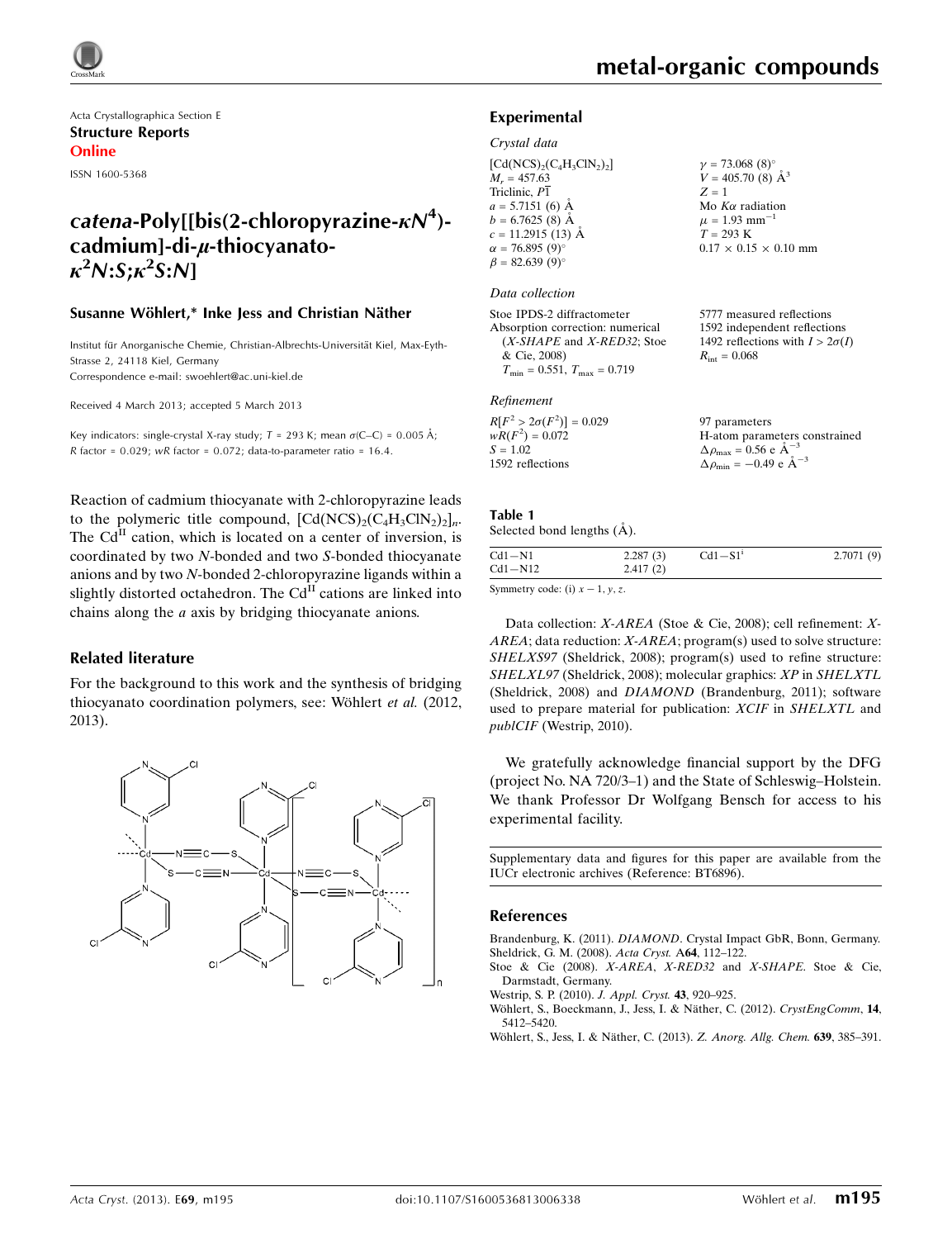# **supporting information**

*Acta Cryst.* (2013). E**69**, m195 [doi:10.1107/S1600536813006338]

# *catena***-Poly[[bis(2-chloropyrazine-***κN***<sup>4</sup> )cadmium]-di-***µ***-thiocyanato-***κ***<sup>2</sup>** *N***:***S***;***κ***<sup>2</sup>** *S***:***N***]**

# **Susanne Wöhlert, Inke Jess and Christian Näther**

## **S1. Comment**

Recently we have reported on the synthesis and characterization of cadmium(II) thiocyanato coordination polymers with different neutral N-donor co-ligands. For  $\lceil \text{Cd}(NCS)\rceil_2(4-\text{ethylpyridine})_2\rceil_n$  a one-dimensional structure was observed, in which the metal cations are octahedrally coordinated by two N and two S atoms of the thiocyanato anions and two N atoms of the co-ligands all of them in an all-*trans* coordination (Wöhlert *et al.*, 2013). In contrast, for [Cd(NCS)2(pyridine)2]*n*, three different modifications were obtained in which the anionic ligands are all-*trans*, all-*cis* or *cis*-*cis*-*trans* coordinated (Wöhlert *et al.*, 2012). To investigate the influence of the neutral co-ligand in more detail, 2 chloropyrazine was selected, which can act as a bidentate as well as a monodentate ligand. Therefore, cadmium(II) thiocyanate was reacted with 2-chloropyrazine in water which results in the formation of single crystals suitable for structure determination.

The crystal structure of  $\text{[Cd/NCS)}_2(2\text{-chloropyrazine})_2\text{]}_n$  consists of cadmium(II) cations that are located on centers of inversion as well as of thiocyanato anions and 2-chloropyrazine ligand in general position. Each cadmium(II) cation is coordinated by two *N*-bonded and two *S*-bonded thiocyanato anions as well as two 2-chloropyrazine ligands within a slightly distorted octahedral geometry (Fig. 1). The CdN<sub>4</sub>S<sub>2</sub> distances ranges from 2.287 (3) Å to 2.7071 (9) Å with angles arround the cadmium(II) cation between 87.75 (8)  $\degree$  to 92.25 (8)  $\degree$  and of 180  $\degree$  (Tab. 1). In the crystal structure the cadmium(II) cations are connected through  $\mu$ -1,3 bridging thiocyanato anions into one-dimensional polymeric chains, in which all thiocyanato anions and the 2-chloropyrazine ligand are *trans*-coordinated (Fig. 2). The intrachain cadmiumcadmium separation amounts to 5.7151 (6) Å, whereas the shortest interchain Cd—Cd distance is 11.2915 (13) Å. This structural motiv is frequently found in cadmium thiocyanato coordination compounds and might represent the most stable coordination. However, in this context it is noted that for  $\lceil \text{Cd(NCS)}_2(\text{pyridine})_2 \rceil$ <sub>*n*</sub>, the form with a *cis-cis-trans* coordination represents the thermodynamic stable form at room-temperature and this might be an exception (Wöhlert *et al.*, 2012).

# **S2. Experimental**

CdSO<sub>4</sub>x8/3H<sub>2</sub>O, Ba(NCS)<sub>2</sub>x3H<sub>2</sub>O and 2-chloropyrazine were obtained from Alfa Aesar. All chemicals were used without further purification. Cd(NCS)<sub>2</sub> was prepared by the reaction of equimolar amounts of CdSO<sub>4</sub>x8/3H<sub>2</sub>O with Ba(NCS)<sub>2</sub>x3H<sub>2</sub>O in water. The resulting precipitate of BaSO<sub>4</sub> were filtered off and the filtrate were concentrated to complete dryness resulting in white residues of Cd(NCS)<sub>2</sub>. The purity was checked by XRPD and CHNS analysis. 0.1 mmol (22.0 mg) Cd(NCS)<sub>2</sub> and 0.4 mmol (32.0  $\mu$ L) 2-chloropyrazine were reacted in 1 ml water. Colorless single crystals of the title compound were obtained after three days.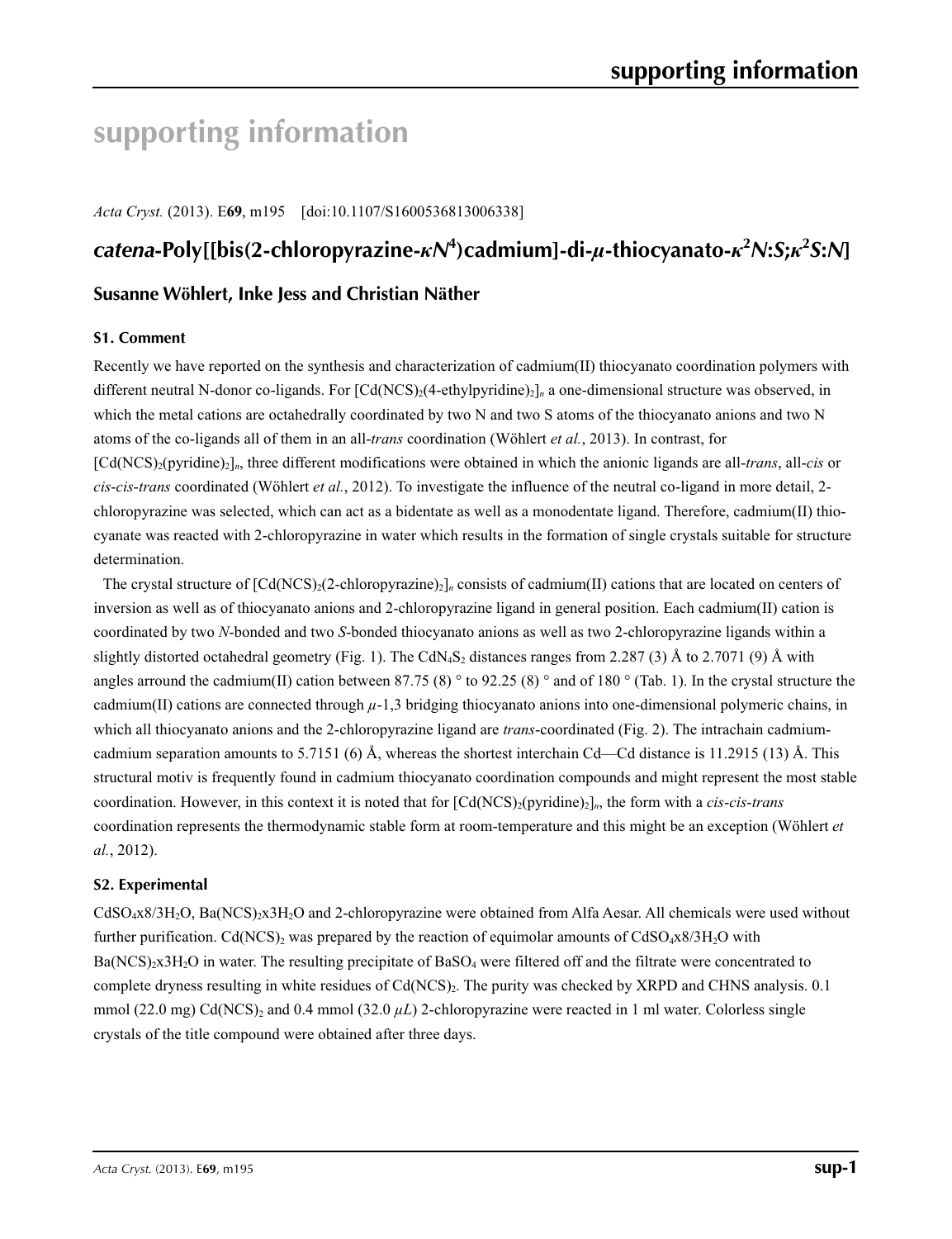# **S3. Refinement**

All H atoms were located in difference map but were positioned with idealized geometry and were refined isotropic with  $U_{\text{iso}}(H) = 1.2 U_{\text{eq}}(C)$  using a riding model with C—H = 0.93 Å.



# **Figure 1**

Crystal structure of the title compound with labeling and displacement ellipsoids drawn at the 50% probability level. Symmetry code:  $i = -x + 1, -y + 1, -z$ ;  $ii = x - 1, y, z$ ;  $iii = -x + 2, -y + 1, -z$ .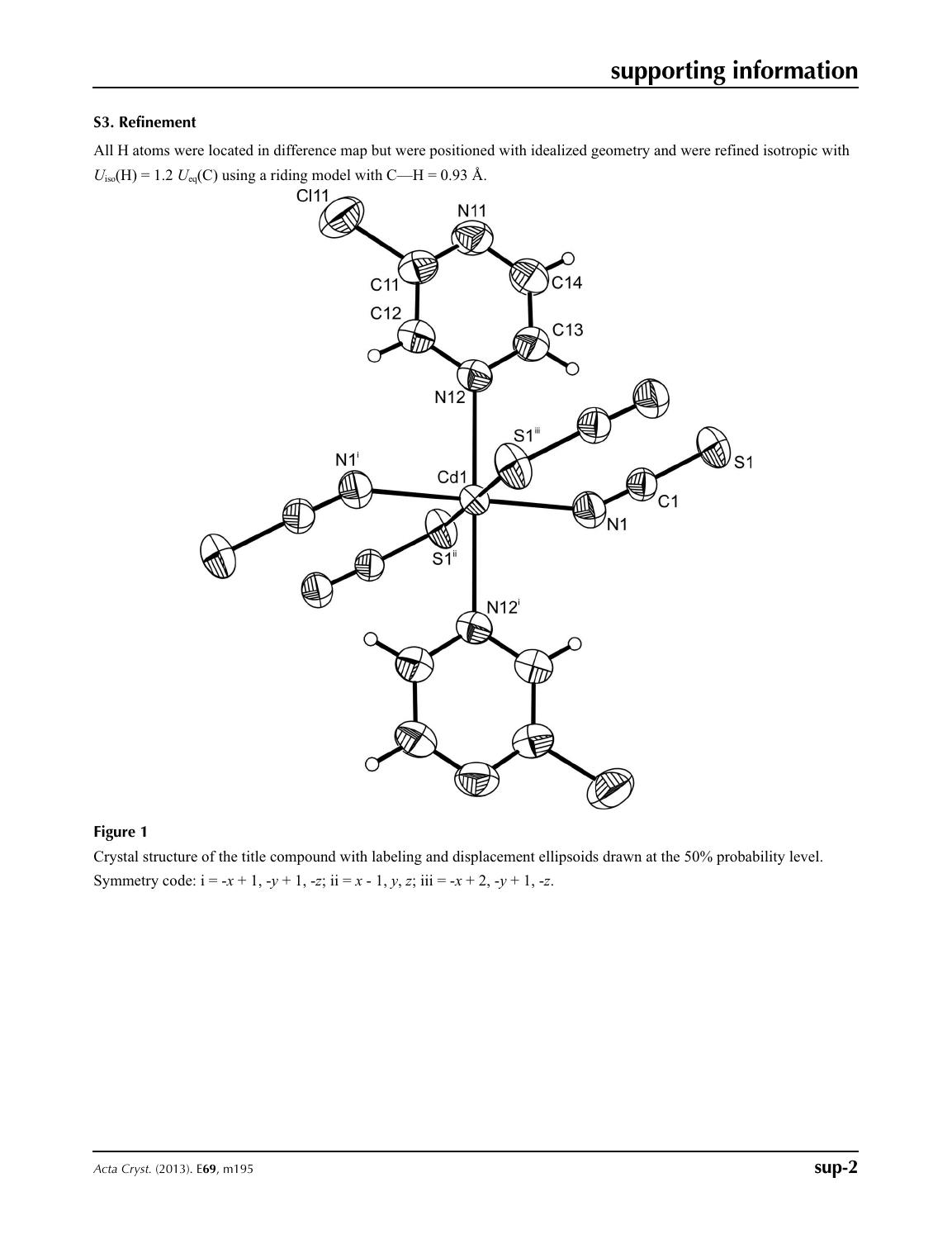

# **Figure 2**

Crystal structure of the title compound with view along the *b*-axis (orange = cadmium, blue = nitrogen, yellow = sulfur,  $green =$  chloro,  $grey =$  carbon, white = hydrogen).

# *catena***-Poly[[bis(2-chloropyrazine-***κN***<sup>4</sup> )cadmium]-di-***µ***-thiocyanato-***κ***<sup>2</sup>** *N***:***S***;***κ***<sup>2</sup>** *S***:***N***]**

| Crystal data |  |
|--------------|--|
|--------------|--|

| $[Cd(NCS)2(C4H3ClN2)2]$                                                           | $Z=1$                                                                   |
|-----------------------------------------------------------------------------------|-------------------------------------------------------------------------|
| $M_r = 457.63$                                                                    | $F(000) = 222$                                                          |
| Triclinic, P1                                                                     | $D_x = 1.873$ Mg m <sup>-3</sup>                                        |
| Hall symbol: -P 1                                                                 | Mo Ka radiation, $\lambda = 0.71073$ Å                                  |
| $a = 5.7151(6)$ Å                                                                 | Cell parameters from 5777 reflections                                   |
| $b = 6.7625(8)$ Å                                                                 | $\theta$ = 1.9–26.0°                                                    |
| $c = 11.2915(13)$ Å                                                               | $\mu = 1.93$ mm <sup>-1</sup>                                           |
| $\alpha$ = 76.895 (9) <sup>o</sup>                                                | $T = 293 \text{ K}$                                                     |
| $\beta$ = 82.639 (9) <sup>o</sup>                                                 | Block, colourless                                                       |
| $\gamma = 73.068(8)^{\circ}$                                                      | $0.17 \times 0.15 \times 0.10$ mm                                       |
| $V = 405.70(8)$ Å <sup>3</sup>                                                    |                                                                         |
| Data collection                                                                   |                                                                         |
| Stoe IPDS-2                                                                       | 5777 measured reflections                                               |
| diffractometer                                                                    | 1592 independent reflections                                            |
| Radiation source: fine-focus sealed tube                                          | 1492 reflections with $I > 2\sigma(I)$                                  |
| Graphite monochromator                                                            | $R_{\rm int} = 0.068$                                                   |
| $\omega$ scan                                                                     | $\theta_{\text{max}} = 26.0^{\circ}, \theta_{\text{min}} = 1.9^{\circ}$ |
| Absorption correction: numerical                                                  | $h = -7 \rightarrow 7$                                                  |
| $(X\text{-}SHAPE \text{ and } X\text{-}RED32; \text{Store } \& \text{Cie}, 2008)$ | $k = -8 \rightarrow 8$                                                  |
| $T_{\min}$ = 0.551, $T_{\max}$ = 0.719                                            | $l = -13 \rightarrow 13$                                                |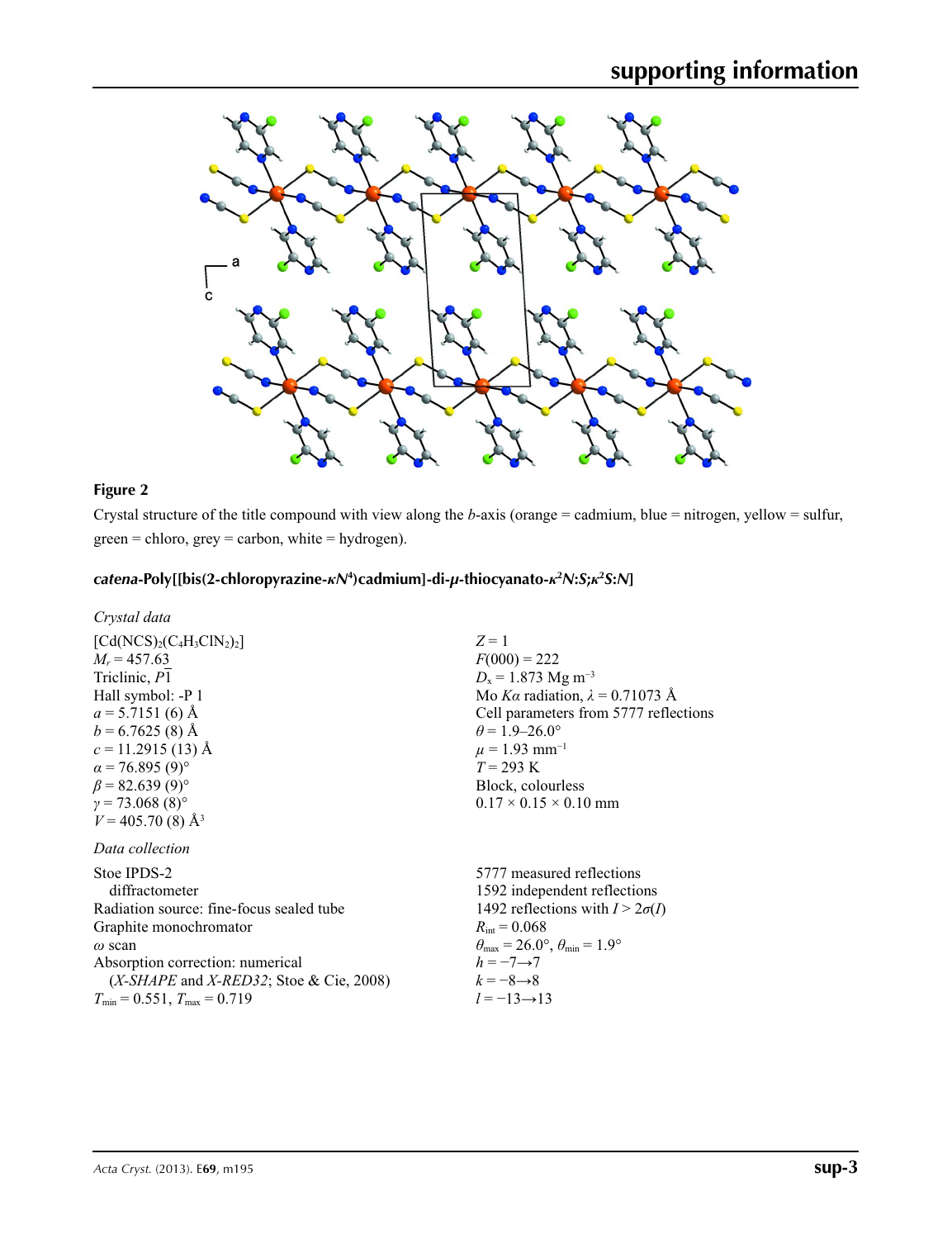*Refinement*

| Refinement on $F^2$                             | Secondary atom site location: difference Fourier |
|-------------------------------------------------|--------------------------------------------------|
| Least-squares matrix: full                      | map                                              |
| $R[F^2 > 2\sigma(F^2)] = 0.029$                 | Hydrogen site location: inferred from            |
| $wR(F^2) = 0.072$                               | neighbouring sites                               |
| $S = 1.02$                                      | H-atom parameters constrained                    |
| 1592 reflections                                | $w = 1/[\sigma^2(F_0^2) + (0.0411P)^2]$          |
| 97 parameters                                   | where $P = (F_o^2 + 2F_c^2)/3$                   |
| 0 restraints                                    | $(\Delta/\sigma)_{\text{max}}$ < 0.001           |
| Primary atom site location: structure-invariant | $\Delta \rho_{\rm max} = 0.56$ e Å <sup>-3</sup> |
| direct methods                                  | $\Delta\rho_{\rm min} = -0.49$ e Å <sup>-3</sup> |

## *Special details*

**Geometry**. All e.s.d.'s (except the e.s.d. in the dihedral angle between two l.s. planes) are estimated using the full covariance matrix. The cell e.s.d.'s are taken into account individually in the estimation of e.s.d.'s in distances, angles and torsion angles; correlations between e.s.d.'s in cell parameters are only used when they are defined by crystal symmetry. An approximate (isotropic) treatment of cell e.s.d.'s is used for estimating e.s.d.'s involving l.s. planes.

**Refinement**. Refinement of  $F^2$  against ALL reflections. The weighted *R*-factor  $wR$  and goodness of fit *S* are based on  $F^2$ , conventional *R*-factors *R* are based on *F*, with *F* set to zero for negative *F*<sup>2</sup>. The threshold expression of  $F^2 > \sigma(F^2)$  is used only for calculating *R*-factors(gt) *etc*. and is not relevant to the choice of reflections for refinement. *R*-factors based on *F*<sup>2</sup> are statistically about twice as large as those based on *F*, and *R*- factors based on ALL data will be even larger.

*Fractional atomic coordinates and isotropic or equivalent isotropic displacement parameters (Å2 )*

|                  | $\mathcal{X}$ | $\mathcal{Y}$  | Ζ           | $U_{\rm iso}$ */ $U_{\rm eq}$ |
|------------------|---------------|----------------|-------------|-------------------------------|
| Cd1              | 0.5000        | 0.5000         | 0.0000      | 0.04055(12)                   |
| N1               | 0.7466(5)     | 0.7003(4)      | 0.0217(3)   | 0.0512(6)                     |
| N <sub>12</sub>  | 0.6360(5)     | 0.2497(4)      | 0.1840(2)   | 0.0457(6)                     |
| C12              | 0.5473(6)     | 0.0818(5)      | 0.2234(3)   | 0.0485(7)                     |
| H12              | 0.4340        | 0.0591         | 0.1794      | $0.058*$                      |
| C <sub>11</sub>  | 0.6252(7)     | $-0.0574(5)$   | 0.3298(3)   | 0.0502(8)                     |
| C <sub>14</sub>  | 0.8718(8)     | 0.1294(6)      | 0.3560(3)   | 0.0623(9)                     |
| H <sub>14</sub>  | 0.9856        | 0.1502         | 0.4005      | $0.075*$                      |
| C13              | 0.8027(7)     | 0.2699(6)      | 0.2508(3)   | 0.0545(8)                     |
| H13              | 0.8726        | 0.3819         | 0.2247      | $0.065*$                      |
| N11              | 0.7817(7)     | $-0.0377(5)$   | 0.3977(3)   | 0.0590(7)                     |
| C <sub>111</sub> | 0.5080(2)     | $-0.27337(15)$ | 0.37726(10) | 0.0755(3)                     |
| S1               | 1.14072(16)   | 0.73906(13)    | 0.12925(8)  | 0.0535(2)                     |
| C <sub>1</sub>   | 0.9108(6)     | 0.7182(4)      | 0.0647(3)   | 0.0404(6)                     |

*Atomic displacement parameters (Å2 )*

|                 | $I$ <sup><math>\uparrow</math>1</sup> | $I^{22}$    | $I^{\beta 3}$ | I/I <sup>2</sup> | $U^{13}$       | $L^{23}$       |
|-----------------|---------------------------------------|-------------|---------------|------------------|----------------|----------------|
| Cd1             | 0.03692(19)                           | 0.04198(17) | 0.04287(19)   | $-0.01361(12)$   | $-0.01125(13)$ | $-0.00014(12)$ |
| N1              | 0.0460(16)                            | 0.0474(13)  | 0.0632(17)    | $-0.0154(12)$    | $-0.0118(13)$  | $-0.0089(12)$  |
| N <sub>12</sub> | 0.0451(15)                            | 0.0484(13)  | 0.0416(14)    | $-0.0117(11)$    | $-0.0087(11)$  | $-0.0031(11)$  |
| C12             | 0.0487(18)                            | 0.0482(15)  | 0.0459(16)    | $-0.0095(13)$    | $-0.0086(14)$  | $-0.0057(13)$  |
| C <sub>11</sub> | 0.060(2)                              | 0.0455(15)  | 0.0418(16)    | $-0.0124(14)$    | $-0.0037(15)$  | $-0.0052(12)$  |
| C14             | 0.071(3)                              | 0.071(2)    | 0.0480(18)    | $-0.0249(19)$    | $-0.0237(18)$  | $-0.0015(16)$  |
| C13             | 0.059(2)                              | 0.0546(17)  | 0.0511(19)    | $-0.0204(15)$    | $-0.0145(16)$  | $-0.0011(14)$  |
|                 |                                       |             |               |                  |                |                |